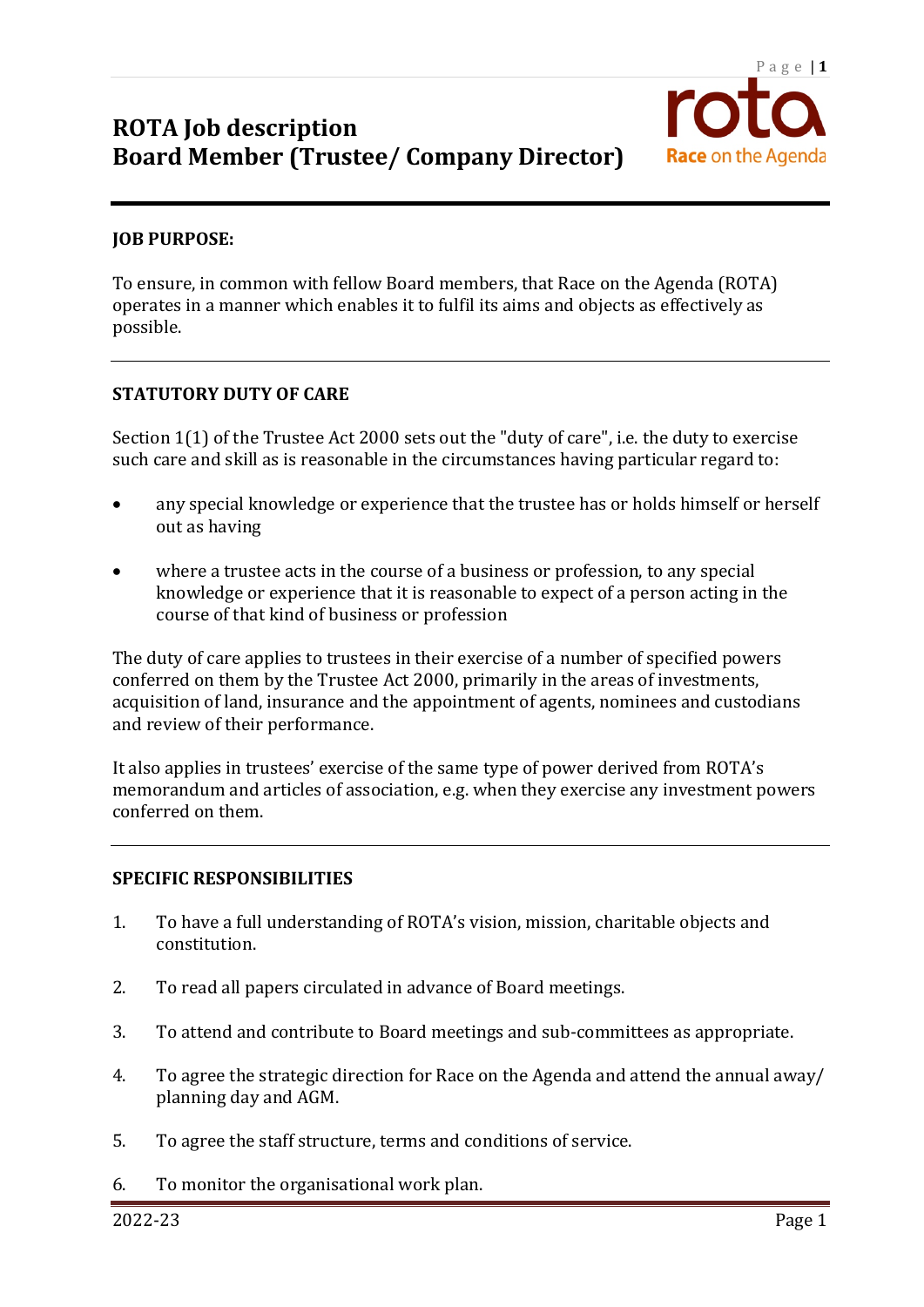- 7. To agree the budget and monitor financial performance.
- 8. To ensure the effective governance of ROTA and ensure that its activities are compliant with its charitable status, Charity Law, Company Law and its articles and memorandum of association.
- 9. To ensure that ROTA's equal opportunities policies are followed through in practice of the organisation.
- 10. To treat with confidentiality any information about ROTA members, users and staff that is personal, private or sensitive.
- 11. To represent ROTA in a positive light and safeguard the good name of the agency to external stakeholders, attend ROTA activities and events as appropriate. To attend ROTA events and be a champion and an ambassador for the organisation and its mission.

## **RELATED PARTY TRANSACTIONS**

Board members are required to disclose any transactions between them and ROTA and/or between a party related to them and ROTA. Transactions are defined as:

- purchases, sales, leases
- donations
- supply of services
- payments and other benefits made by ROTA to Board members under the provision of the governing document or in fulfilment of ROTA's charitable objectives

Parties related to Board members are defined as:

- close relatives
- partnerships, companies, trusts or other entities in which members have a controlling interest

## **EXPENSES AND PAYMENTS**

Board members may be paid all reasonable out-of-pocket expenses incurred in attending meetings or in connection with ROTA business. Claims should be made on the appropriate ROTA form and copies of receipts, tickets etc must be attached. Any expenses to be claimed must be done within three months of the date attended.

Any member instructed to act in their professional capacity by the Board is entitled to charge and be paid all usual charges for work done for ROTA by her/him or her/his firm. However, no member may act as auditor for ROTA.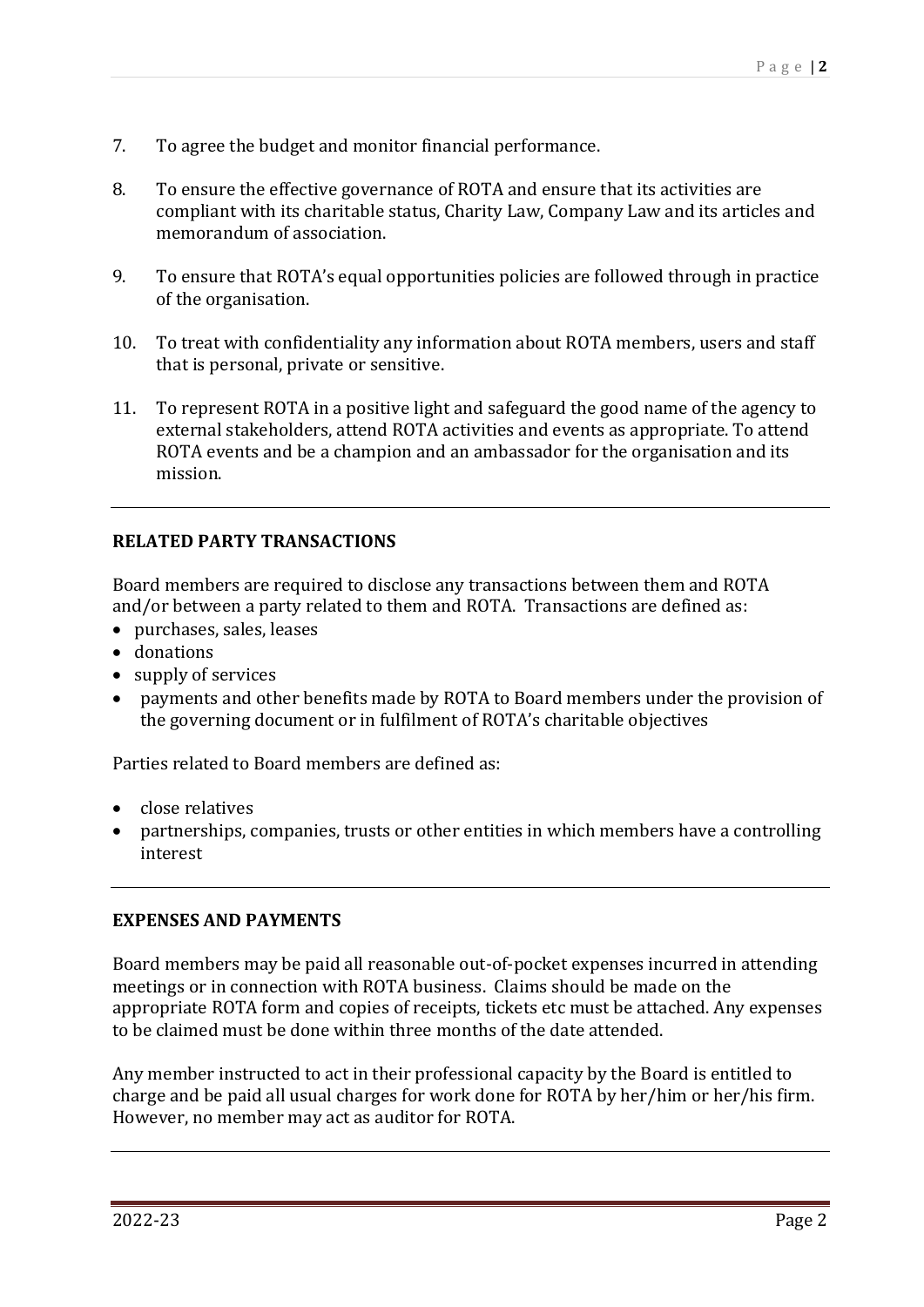## **DISQUALIFICATION**

Board members shall cease to hold office if he or she breaches any of the six articles under section 15 of the ROTA Articles of Association.

This includes absence from all Board meetings held within a period of six consecutive months.

Disqualification will take place once a resolution is passed by the full Board and proposed by the HR sub-committee.

Once approved, the Chair of the Board will write to the Trustee informing them of their disqualification. ROTA will inform Charity Commission and Companies House as soon as possible.

## **TERM OF OFFICE**

Trustees are elected for a period of 1 year. Election takes place at the AGM. Board members can be re-elected for up to 5 years. Selection of new members for election at the AGM will be carried out through an open recruitment process. The Board may co-opt members for a specified period if a skills gap is identified. Co-opted members who wish to remain on the Board will need to be elected at the  $AGM$ .